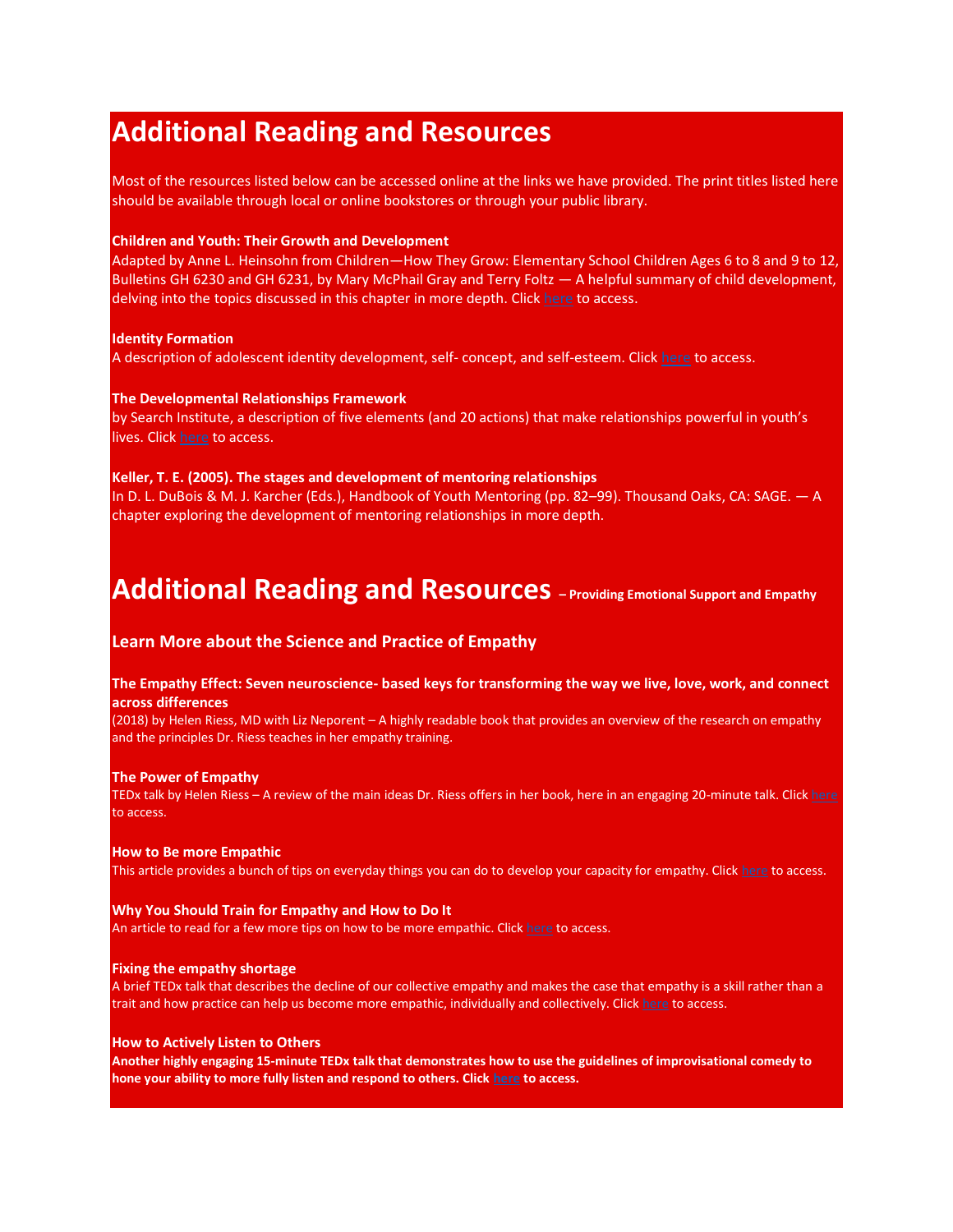## **Memoirs and Novels**

#### *Say I'm Dead: A Family Memoir of Race, Secrets, and Love*

(2020) by Delores Johnson – In this memoir, the author explores her family history that revolves around multiple generations of interracial relationships. The reader is given a front-row seat to the personal costs associated with the ugliness and violence of racism as well as the power of truth and love.

## *Breaking Night: A Memoir of Forgiveness, Survival, and My Journey from Homeless to Harvard (2011) by Liz Murray – Murray draws on journals*

*she kept throughout her childhood to offer a vivid account of growing up in a family living in poverty and ravaged by addiction. This is no simple "rags*

*to riches" fairy tale. Rather, Murray invites us to experience the complexities of her childhood from her vantage point and shows us how compassion and love can bloom in even the starkest circumstances.* 

#### *The Language of Flowers.*

*(2012) by Vanessa Diffenbaugh – This novel takes the reader into the mind and heart of a personwho had to endure abandonment and being in the foster-care system. It offers a portrait of the toll that betrayal and trauma take on the human psyche, the longing for love and connection that never dies, and the courage needed to take a risk again.* 

# **Additional Reading and Resources** – Practicing Cultural Humility

## **Online**

#### **How mentors and mentoring programs can support mentees' ethnic/racial identity**

This blog post provides tips for programs/organizations and mentors on how to help youth of color develop a healthy ethnic/racial identity. It also explains why a healthy ethnic/racial identity is important for youth of color. Clic[k here](https://www.evidencebasedmentoring.org/how-mentors-and-mentoring-programs-can-support-mentees-ethnic-racial-identity/) to access.

## **Color Blind or Color Brave?**

TED Talk by Mellody Hobson – In this TED Talk, Ms. Hobson explores why it's important to openly talk about race in the United States rather than be colorblind. She discusses this in a business context and the competitive advantage of diversity, but it's also helpful in thinking about why being explicit about race in our relationships is important. Clic[k here](https://www.ted.com/talks/mellody_hobson_color_blind_or_color_brave%23t-33550) to access.

#### **CulturalHumility**

TED Talk by Dr. Juliana Mosely – In this TED Talk, Dr. Mosely defines and describes cultural humility and challenges us to consider our own personal biases and how that impacts our interactions with others. Click [here](https://www.youtube.com/watch?v=Ww_ml21L7Ns) to access.

#### **How to Overcome Our Biases? Walk Boldly Toward Them**

TED Talk by Verna Myers – In this Ted Talk, Ms. Myers explores leaning into our discomfort, particularly our racial attitudes toward Black boys and men. Click [here](https://www.ted.com/talks/verna_myers_how_to_overcome_our_biases_walk_boldly_toward_them?language=en) to access.

#### **5 Things You Can Do Today to Support LGBTQ** Youth

by Alison Delpercio – A short article with some great tips for how you can better support LGBTQ youth. Click [here](https://www.hrc.org/news/5-things-you-can-do-today-to-support-lgbtq-youth) to access.

#### **How Can Mentors Serve as Advocates for GLBTQ Youth**

by Christian Rummell – This blog post provides a short snapshot of the struggles of GLBTQ youth and how mentors can advocate on their behalf. Clic[k here](https://www.evidencebasedmentoring.org/forum-how-can-mentors-serve-as-advocates-for-glbtq-youth/) to access.

#### **A Guide for Understanding, Supporting, and Affirming LGBTQI2-S Children, Youth, and Families**

This guidebook summarizes key concepts, myths, the coming out process, and strengths of, and challenges facing, LGBTQ youth. It also includes eight tips for supporting LGBTQ youth. Clic[k here](https://www.air.org/sites/default/files/downloads/report/A_Guide_for_Understanding_Supporting_and_Affirming_LGBTQI2-S_Children_Youth_and_Families.pdf) to access.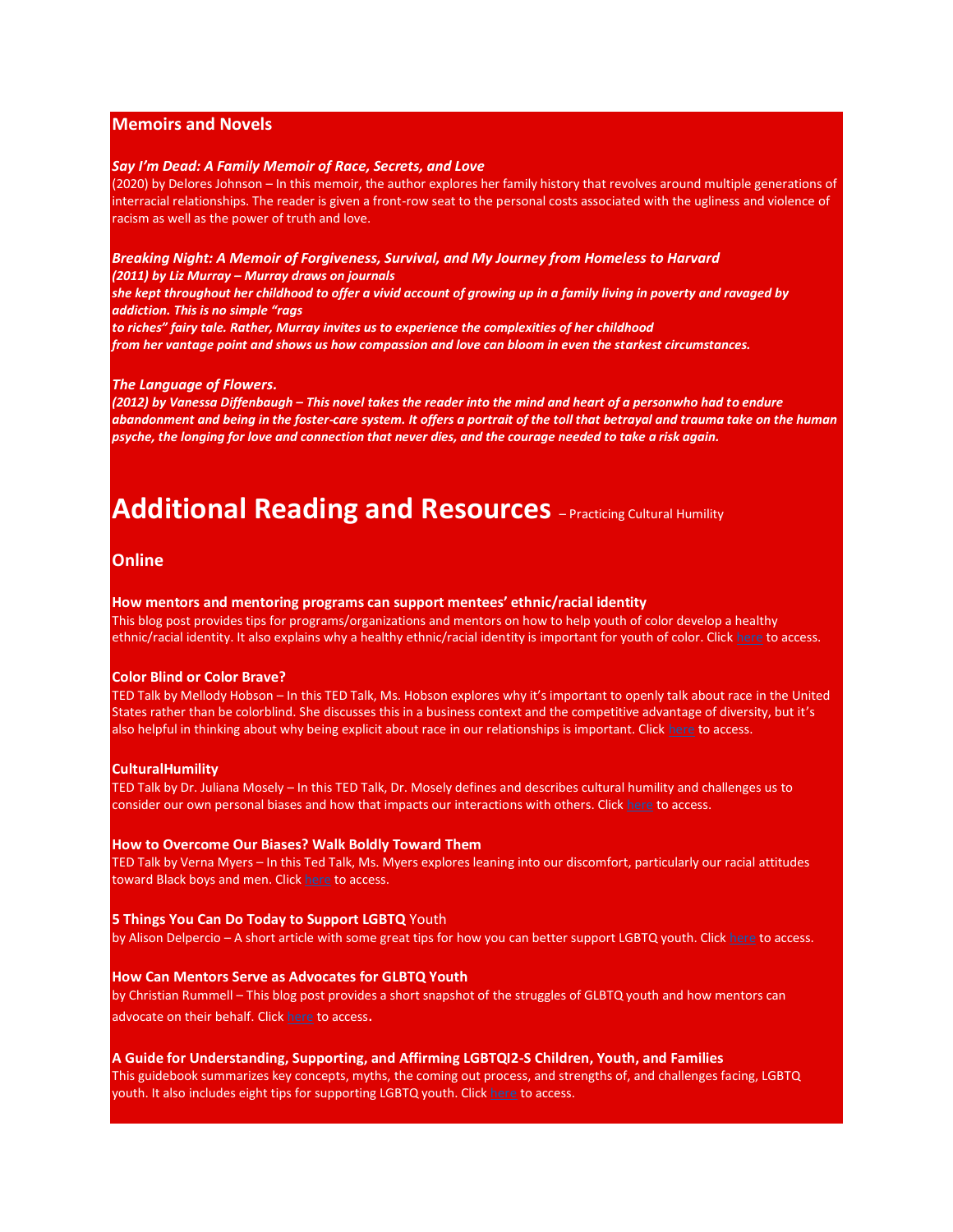## **In Print**

## **A Race Is a Nice Thing to Have: A Guide to Being a White Person or Understanding the White Persons in Your life, 3rd edition**

(2020) by J.E. Helms – This book is written for White people to help them understand and accept their racial identity, take responsibility for ending racism, and learn how racism negatively affects them. Each chapter is filled with reflection exercises to help readers engage in this process.

## **Critical Mentoring: A Practical Guide**

(2017) by Torie Weiston-Serdan – This book is written to help mentors and program staff engage in a transformational practice that challenges the idea that youth of color need to be "fixed" or "saved." It teaches mentors how to partner with youth to create social change while validating their culture and values.

#### **Piecing Me Together**

by Renee Watson (2018) – This is a young adult novel about a Black teenage girl who is in a mentoring program. Even though her mentor is a Black woman, the class differences between the mentor and mentee show up as good intentions, sympathy, and negative assumptions when the girl simply wants to be seen for who she is. This is a great lesson on cultural humility!

## **Additional Reading and Resources** - Making Room for Fun and Play

## Two books focused on helping adults bring play into their relationships with youth:

## **Playful Parenting**

(2001) by Lawrence Cohen – This book provides step-by-step suggestions on ways to introduce play as well as how play can address parents' concerns.

#### **The Power of Play**

(2007) by David Elkind – This book provides an overview of the importance of play for youth in their development, generally and in specific contexts, like at home and at school.

You can also find a wide world of books of both jokes and fun in-person games through the library, as well as through collections of jokes online. Websites where teachers provide ideas for jazzing up boring lessons and invite fun or competition into teaching are also a good source of fun mentoring activities.

## **Additional Reading and Resources** - Attunement in Mentoring Relationships

*Mentor Attunement: An Approach to Successful School-based Mentoring Relationships*  (2012) by Julia Pryce – This research article describes the initial work of conceptualizing attunement. It is available through Research Gate **[here](https://www.researchgate.net/profile/Julia-Pryce/publication/257544219_Mentor_Attunement_An_Approach_to_Successful_School-based_Mentoring_Relationships/links/55f073e308ae0af8ee1d1e5f/Mentor-Attunement-An-Approach-to-Successful-School-based-Mentoring-Relationships.pdf)**.

*The Mentoring FAN: A Promising Approach to Enhancing Attunement within the Mentoring System*  (2018) by Julia Pryce and Linda Gilkerson – This article describes research findings on the use of the Mentoring FAN in real-life programs. It is available through Research Gate **[here](https://www.researchgate.net/profile/Julia-Pryce/publication/325575721_The_Mentoring_FAN_A_Promising_Approach_to_Enhancing_Attunement_within_the_Mentoring_System_The_Mentoring_FAN_A_Promising_Approach_to_Enhancing_within_the_Mentoring_System/links/5b169ce4a6fdcc31bbf5b228/The-Mentoring-FAN-A-Promising-Approach-to-Enhancing-Attunement-within-the-Mentoring-System-The-Mentoring-FAN-A-Promising-Approach-to-Enhancing-within-the-Mentoring-System.pdf)***.*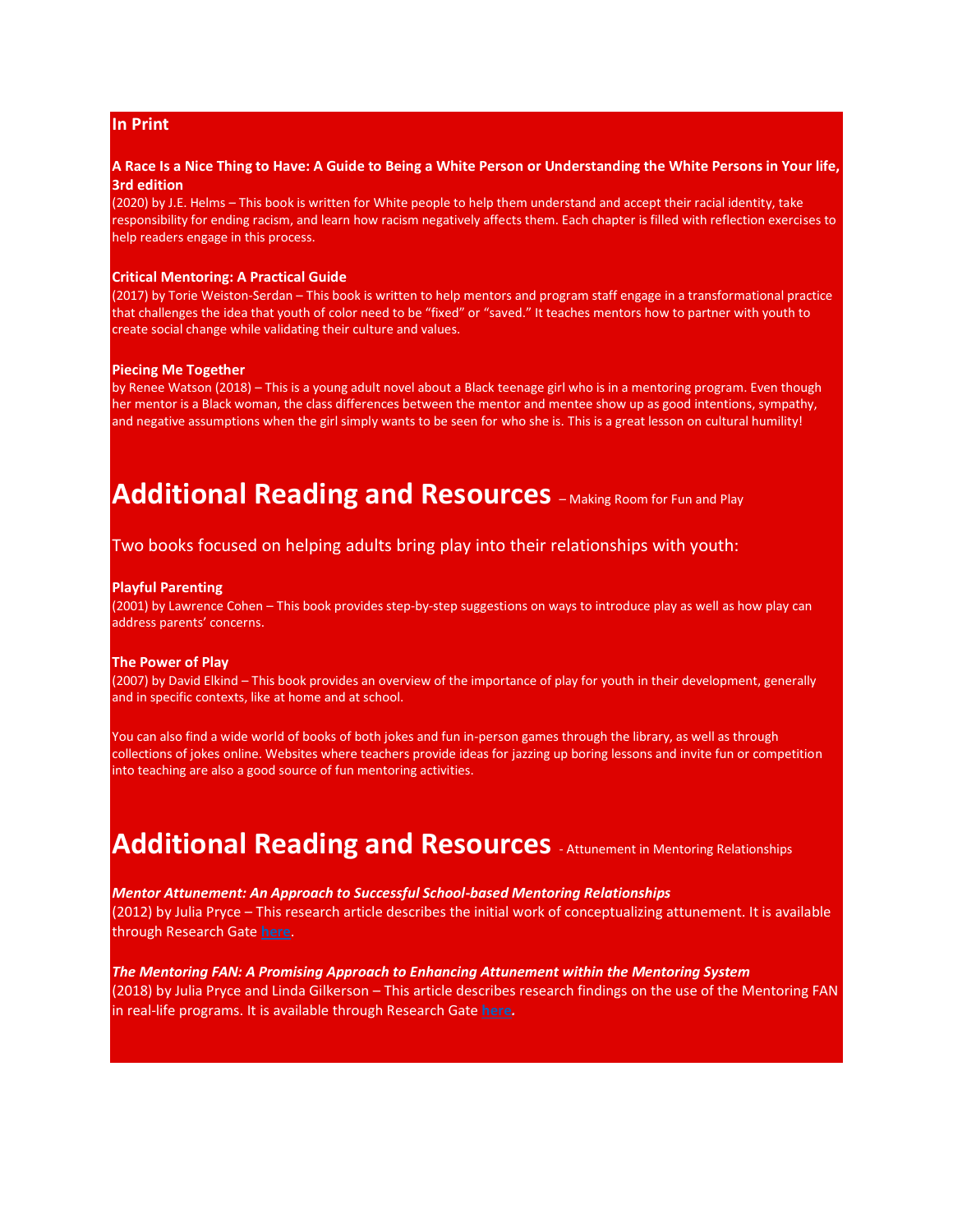# **Additional Reading and Resources** - Understanding Effective Online

**Communication** 

While resources on e-mentoring are still largely under development, there is plenty of content available regarding how young people manage online spaces. There are also several resources for parents, teachers, and others involved with youth that may be helpful for mentors. Here are just a few:

## **Online**

#### **Common Sense Media**

Common Sense is an independent nonprofit organization focused on helping youth thrive in a rapidly changing digital environment. They provide age-based media reviews, conduct surveys on youth's media usage, and host online events for people working with youth. Clic[k here](https://www.commonsensemedia.org/) to access.

#### **Children and Screens: Institute on Digital Media and Child Development**

The institute seeks to understand and address questions regarding the impact of media onyouth development. They conduct research projects and offer several online resourcesand a virtual workshop series called, "Ask the Experts" for general audiences on various timely questions related to young people and their online communication and digital media use. Click [here](https://www.childrenandscreens.com/) to access.

## **In print**

## **It's Complicated: The Social Lives of Networked Teens**

(2014) by Danah Boyd – This book, written by an academic researcher with technology expertise, unpacks what it means for teens to grow up with social media. It also discusses the myths about social media that frighten caring adults and how young people form communities online.

#### **Parenting for a Digital Future: How Hopes and Fears about Technology Shape Children's Lives**

(2020) by Alicia Blum-Ross and Sonia Livingstone – This book uses research evidence to guide parents and other caring adults on how to successfully raise youth in a technology-driven world. The book discusses how using socially connected media can create opportunities for youth and how digital media can be used to teach values and healthy boundaries.

## **iGen: Why Today's Super-Connected Kids Are Growing Up Less Rebellious, More Tolerant, Less Happy — and Completely Unprepared for Adulthood**

(2017) by Jean Twenge – This book describes data from more than 11 million survey respondents over multiple decades showing how social technology has created a generation of youth that are more tolerant and safe, but also more anxious and lonely.

# **Additional Reading and Resources** – Working with Others in the Mentoring

Relationship

## **Starting Relationships Right: Topics and Questions to Align Participant Expectations in Youth Mentoring**

**Programs** Although originally written for program staff, this set of pre-match expectation-setting questions can help mentors, even those outside of programs, think about the expectations they have for the mentoring relationship, as well as questions to ask caregivers and other adults that comprise that relationship system, so that the mentoring relationship is one that effectively involves all the relevant stakeholders. Click [here](https://nationalmentoringresourcecenter.org/research-tools/tools-to-strengthen-match-support-and-closure/) to access.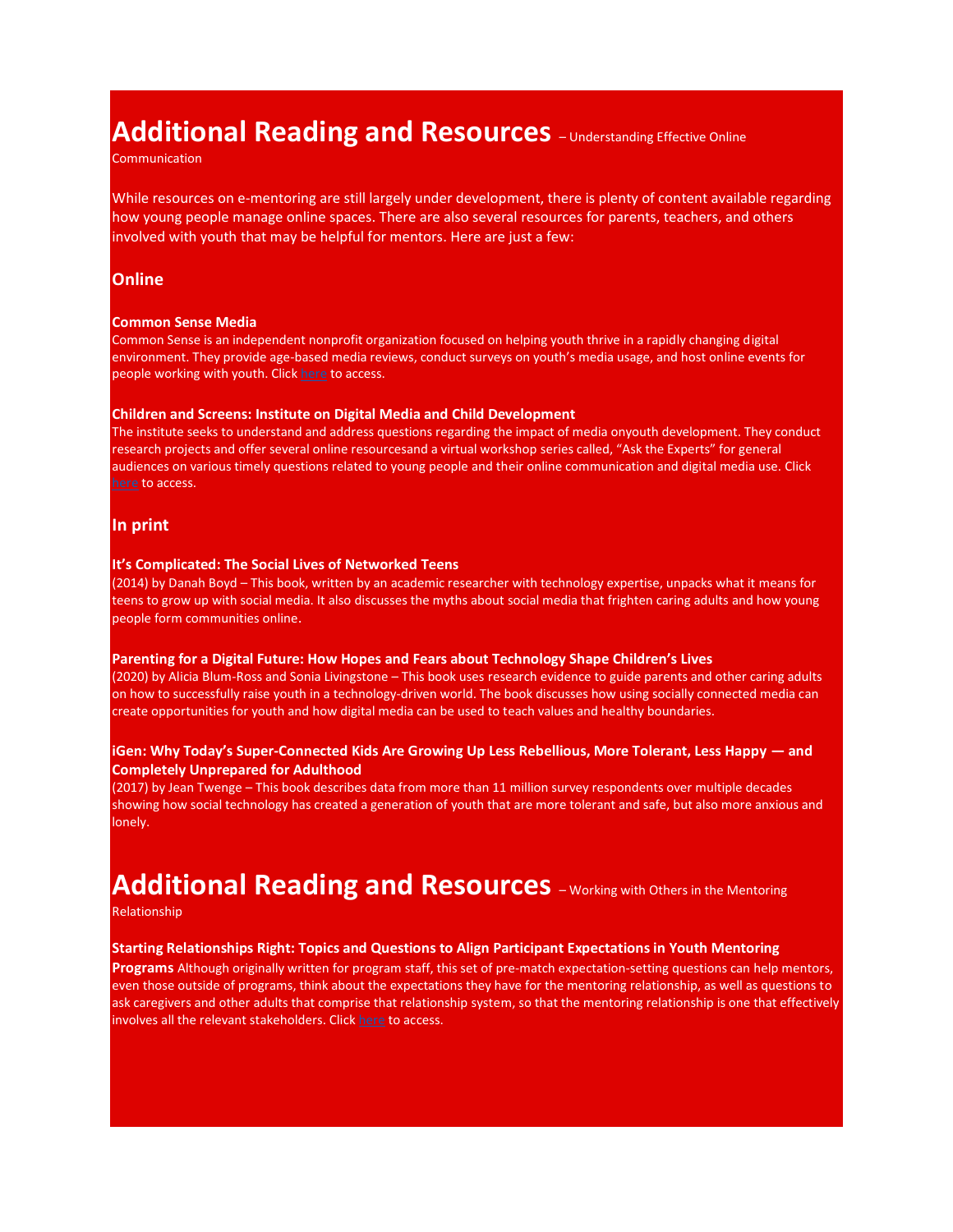# **Additional Reading and Resources** - Honoring Youth Voice and Building Power

## If you want to learn about a few youth activist leaders, here are three to explore:

**Mari Copeny,** 13-year-old activist, philanthropist, and "future president," is on the front lines helping youth to embrace their power through equal opportunity. She is also known as Little Miss Flint because of her leadership around clean water in Flint, Michigan. Click [here](https://www.maricopeny.com/) to access.

**Greta Thunberg,** 18-year-old Swedish environmental activist who has worked to address the problem of climate change, who founded a movement in 2018 known as Fridays for Future (also called School Strike for Climate). Clic[k here](https://time.com/person-of-the-year-2019-greta-thunberg/) to access.

**Lonnie Chavis,** 12-year-old antibullying advocate, has launched a campaign, IGTV show, and hashtag around #FixYourHeart. Click [here](https://people.com/human-interest/voices-against-racism-lonnie-chavis/) to access.

## **Other Online Resources:**

**"Why Youth Voice Matters,"** Blog posted by the Birmingham City School of Education and Social Work – This article highlights some of the promise and tension around youth voice. Click [here](https://www.bcu.ac.uk/education-and-social-work/about-us/school-blog/why-youth-voice-matters) to access.

**"Here's Why It's So Important to Create Opportunities for Youth Voices to Be Heard,"** by Jaclyn Cirinna, published by The Juvenile Justice Information Exchange – An article written by a formerly incarcerated young person speaking to the importance of youth voice. Clic[k here](https://jjie.org/2020/01/15/heres-why-its-so-important-to-create-opportunities-for-youth-voices-to-be-heard/) to access.

**The Developmental Relationships Framework**, The Search Institute has identified five elements, expressed in 20 specific actions, that make relationships powerful in young people's lives. Click [here](https://www.search-institute.org/developmental-relationships/developmental-relationships-framework/) to access.

**"What is Unconditional Positive Regard in Psychology?"** by Courtney E. Ackerman, published by Positive Psychology – A detailed article about unconditional positive regard. Click [here](https://positivepsychology.com/unconditional-positive-regard/) to access.

**"12 Community Service Projects for Kids",** An article highlighting different projects to do with youth of all ages. Clic[k here](https://blog.reallygoodstuff.com/12-community-service-projects-for-kids/) to access.

If you are interested in viewing recordings of the events where the youth quotes in this chapter originated, you can find them here:

**Black Youth Town Hall Webinar** Click [here](https://www.mentoring.org/resource/black-youth-town-hall/) to access.

**Maximizing Youth Voice Webinar** Click [here](https://www.mentoring.org/resource/cmws-january-2021-maximizing-youth-voice-in-mentoring-a-youth-led-discussion/) to access.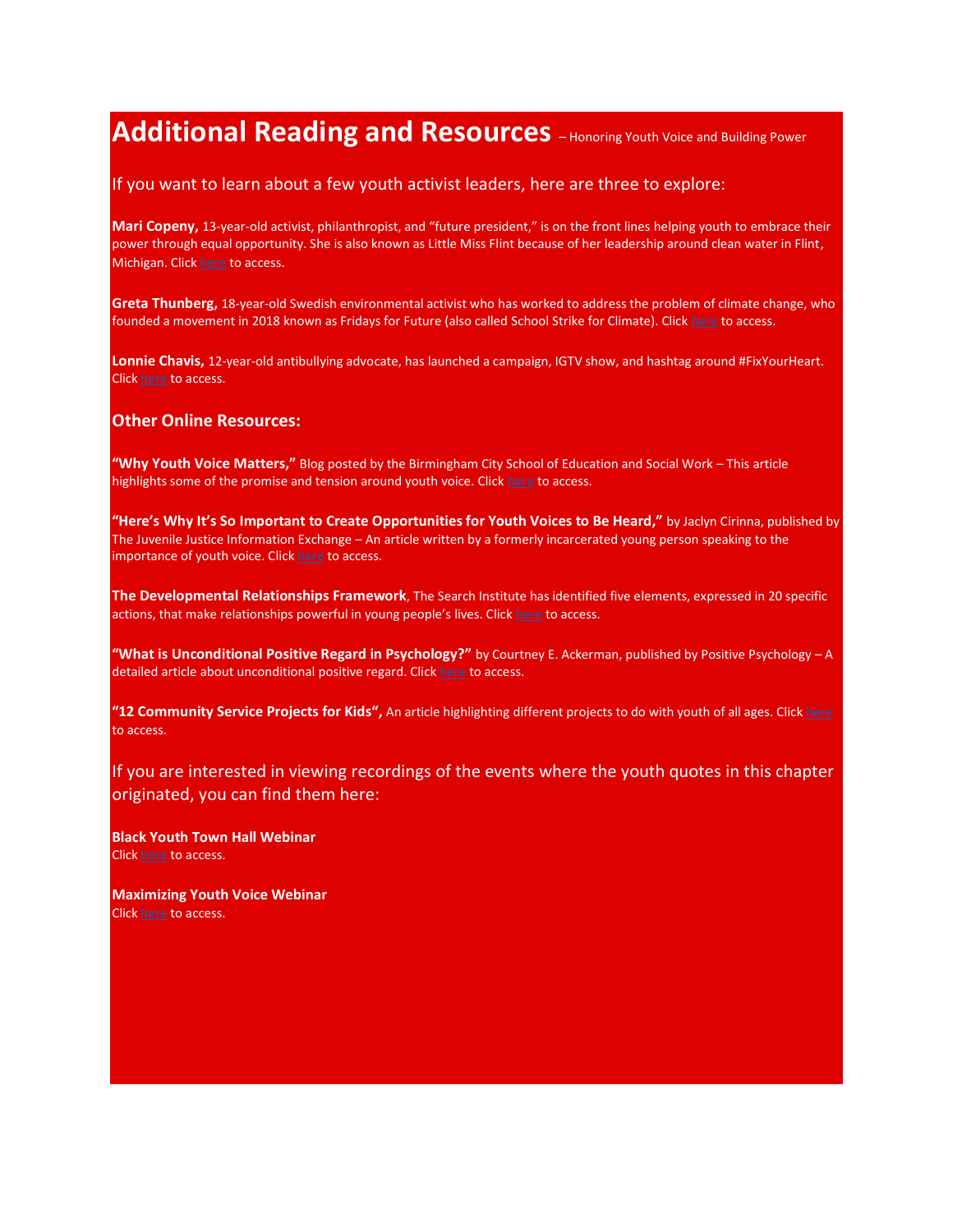## **Additional Reading and Resources** - Building Critical Consciousness and Youth

Activism

#### **Building Healthy Communities Through Youth Leadership**

One of many reports produced on the work The California Endowment is doing to invest in youth activists and in the concept of youth power building. Clic[k here](https://dornsife.usc.edu/assets/sites/242/docs/BHC_YouthOrganizing_2pgr_August2017.pdf) to access.

## **Freedom Dreams: The Black Radical Imagination**

by Robyn D. G. Kelley. An important book around the ability to dream about liberation and to free ourselves enough to dream.

## **Black Girls (EM) Power: Black Girls Self Care Workshop**

A highlight of a wellness program YMAN does with Black girls in our mentoring program. We use this to illustrate what critical mentoring looks like in action. Click [here](https://www.youtube.com/watch?v=ad4fNGeOVRc) to access.

## **Black Girls (EM) Power Launch**

Another example of what this work looks like in action. Young people are featured talking about their role in the work. Click [here](https://www.youtube.com/watch?v=V-1h1Ni7jQQ) to access.

## **The California Endowment's Youth Power Infrastructure: An Overview of Youth-Serving Organizations and Intermediaries It Supports**

by Veronica Terriquez A report providing examples of the infrastructure required to engage in youth power-building activities. Clic[k here](https://dornsife.usc.edu/assets/sites/242/docs/TCE_Youth_Infrastructure_Report.December_2019.FINAL.pdf) to access.

## **Additional Reading and Resources**  $\text{-}$  Goal Setting and Support

## **Grit: The Power of Passion and Perseverance**

TED Talk by Angela Duckworth – In this TED talk, Angela Duckworth describes her work studying grit (passion and perseverance for goals) as a key strength of success in youth and adults. Clic[k here](https://www.ted.com/talks/angela_lee_duckworth_grit_the_power_of_passion_and_perseverance) to access.

## **GPS 2 Success**

Project resources – This website provides an overview of GPS 2 Success, a suite of materials to help mentors guide their mentees in developing GPS skills. The materials include a handbook on the GPS skills as well as rubrics, activities, and videos to help promote and monitor these skills. Clic[k here](https://www.gps2success.com/) to access.

#### **The Mentor's Guide to Youth Purpose**

by Meghan Perry – This workbook guides mentors in supporting their mentee's exploration of purpose (a long-term intention to accomplish goals that are meaningful to the mentee and to the world beyond the mentee). Click [here](https://www.mentoring.org/wp-content/uploads/2019/12/The-Mentors-Guide-to-Youth-Purpose.pdf) to access.

#### **My Life program resources – My Life**

Is an evidence-based program aimed at supporting youth to achieve their educational and transition-to- adulthood goals. Click [here](https://www.cebc4cw.org/program/my-life/detailed) to access.

## **Discovering the Possibilities: "C"ing Your Future**

by MENTOR New York – This resource is a series of twelve modules designed to help mentees and mentors collaboratively explore college and career opportunities. Clic[k here](https://www.mentornewyork.org/discovering-the-possibilities) to access.